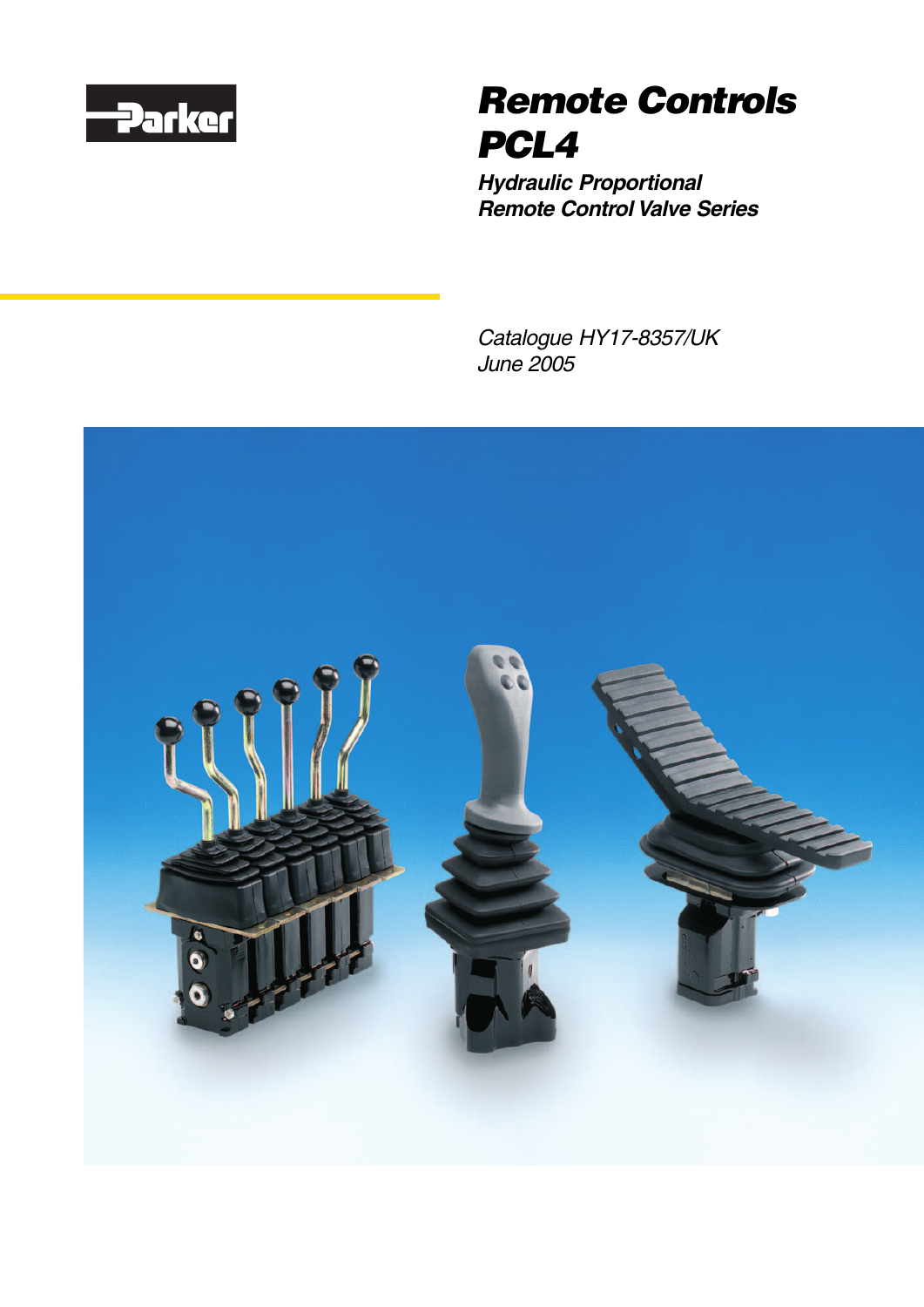### <span id="page-1-0"></span>**Catalogue layout**

This catalogue has been designed to give an overview of the PCL4 series of valves and to make it easy for you to study and choose from the different valve functions available, so that we may customize your valve in accordance with your wishes. General information and technical data is given first, followed by descriptions of the various options that can be specified and, finally, by dimensional drawings for the respective valves.

Each function is given as a subheading, e.g. **Levers**, followed by a brief description. This is followed by a series of alphanumeric codes, e.g. **H1, H2, E4**, together with a brief description of what each code represents.

### **How to order your valve**

The next step is to complete our so-called "Customer Specification Form", which enables detailed specification of the optional functions and port-specific control-pressure characteristics you wish to be incorporated into your valve. However, if you require only a simple, basic valve, in which all control-pressure ports have the same configuration, you can specify your valve by determining an ordering code in accordance with the information given on page 11. It is simply a matter of entering the codes for the desired options into the shaded boxes in the ordering code, as shown in the example.

For assistance in configuring your valve, completing the Customer Specification Form or determining the ordering code, please do not hesitate to contact your nearest Parker representative, who will either help personally or refer you to the appropriate product specialist.

The information in your Customer Specification Form will be entered into our computerized valve specification program, which generates a unique ID number that will be stamped into the data plate on your valve. (If you order your valve by means of an ordering code, the code will be stamped into the data plate on your valve.) Your valve specifications will then be stored on our database to facilitate accurate identification of the product in the event of re-ordering or service-related questions.

### **Early consultation with Parker saves time and money**

Our experienced applications engineers have in-depth knowledge of different hydraulic systems and the ways in which they work. They are at your disposal to offer expert advice on the desired combination of functions, control characteristics and economic demands.

By consulting Parker early in the project planning stage, you are assured of a comprehensive hydraulic system that gives your machine the best possible operating and control performance.

**Conversion factors** 1 kg =  $2.2046$  lb  $1 N = 0.22481$  lbf 1 bar =  $14.504$  psi  $11 = 0.21997$  UK gallon  $1! = 0.26417$  US gallon 1 cm<sup>3</sup> =  $0.061024$  in<sup>3</sup> 1 m = 3.2808 feet 1 mm =  $0.03937$  in  $9/5 °C + 32 = °F$ 

Subject to alteration without prior notice. The diagrams in the catalogue show typical curves only. While the contents of the catalogue are updated continuously, the validity of the information given should always be confirmed. Technical information in the catalogue is applicable at an oil viscosity of 30 mm2/s and temperature of 50 °C. For more detailed information, please contact Parker.

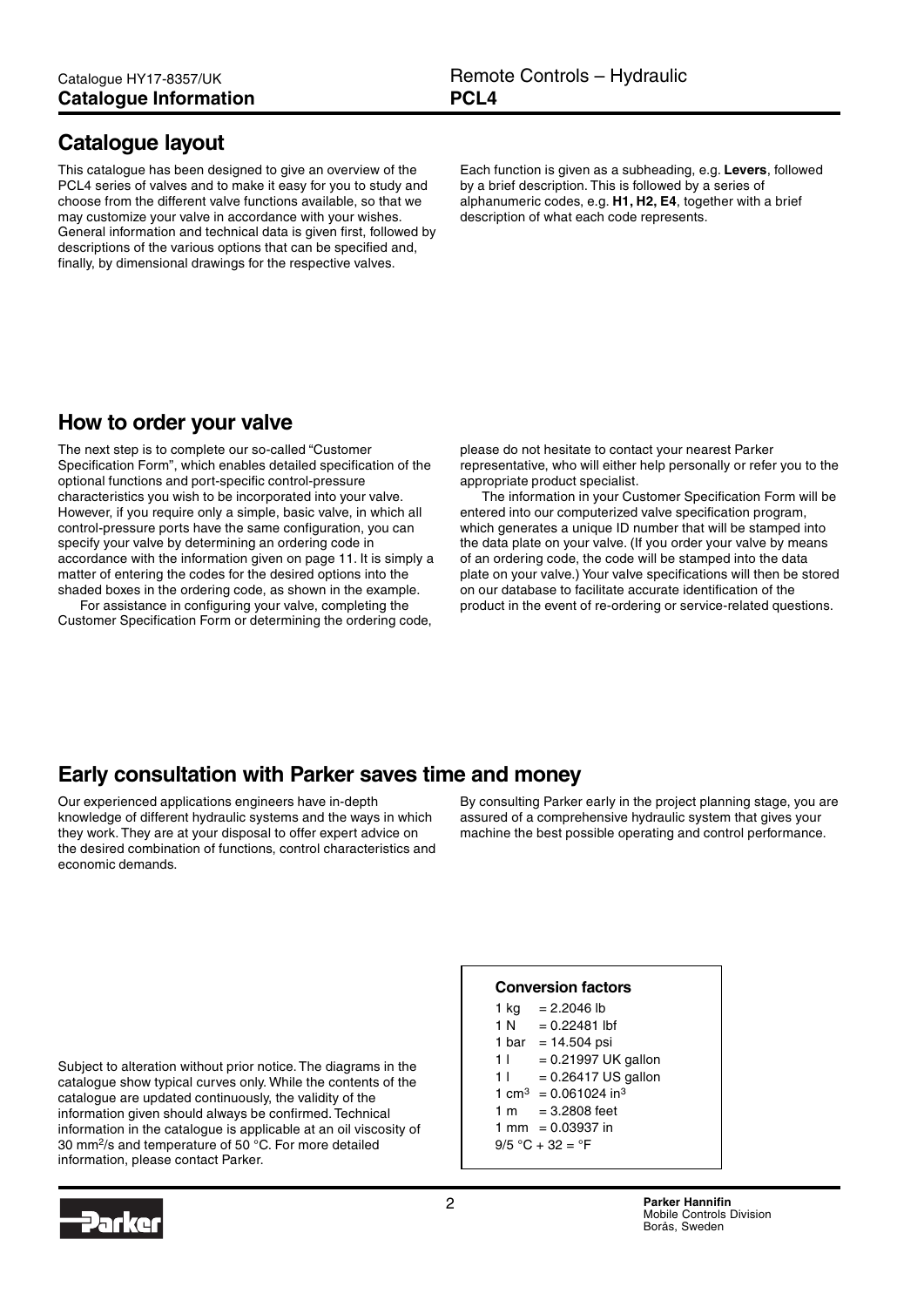### **Contents**

### Page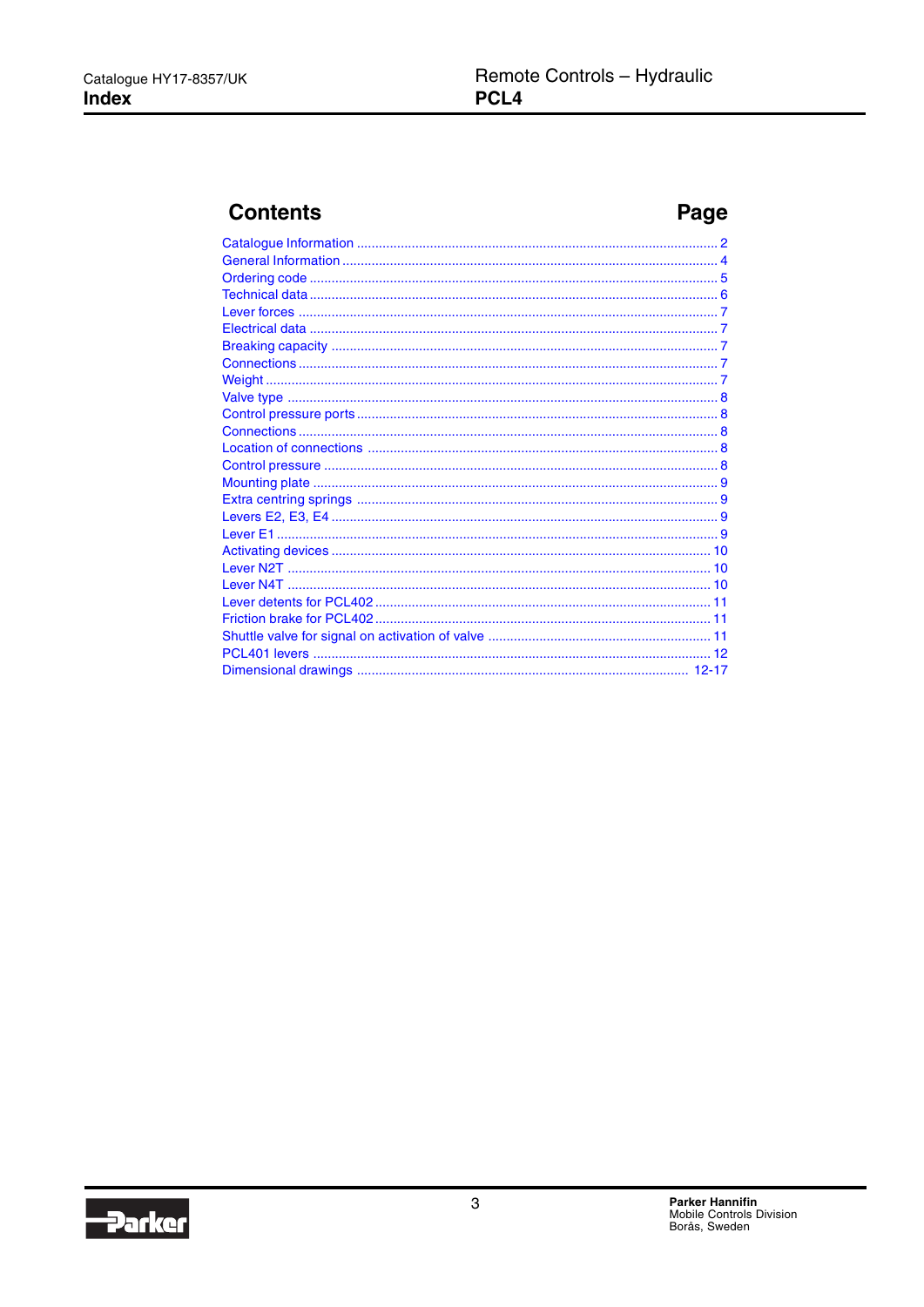<span id="page-3-0"></span>

The PCL4 is a stackable hydraulic control-pressure valve intended for the proportional, hydraulic remote control of directional valves, pumps with variable displacement, positioning cylinders, etc. It can be obtained with a co-ordinate lever (joystick), linear lever or foot pedal as the activating device.

#### **Freedom in machine design**

Good machine design is heavily dependent on the availability of versatile components and systems that can be combined in different ways to give optimum operating and control characteristics. Parker control systems give you the freedom to design your machines the way you want them, since they enable components such as directional valves and other control devices to be located ideally on the machine. This also gives advantages in production, since it greatly facilitates the building of machine sub-assemblies at different sites prior to collation for final assembly.

Parker supplies a wide range of pneumatic, hydraulic and electric control devices that enable optimum ergonomic design of the machine-control station. (Please see separate brochures for information on our hydraulic and electric remote-control systems.)

#### **Safety**

The robust and simple construction of the PCL4 remote control valve makes it very

reliable and greatly facilitates training and servicing. This, together with consistently predictable control properties, gives a high level of operational safety for many years.

#### **Design**

The valve is made up of sections, each of which contains two 3-way pressure reducing valves (one per signal port). Up to 6 sections can be stacked into one and the same valve to give a total of 12 signal ports. Valves with four signal ports can be equipped with a coordinate lever (joystick). The cast-iron valve housing and reducer-valve spools of hardened, precision-ground steel ensure a long service life with minimal internal leakage. Special low-friction seals give effective protection against external leakage.

The PCL4 is designed to give minimal hysteresis and very good long-term control characteristics.

Levers are of corrosion-resistant steel and can be fitted with plastic handles, balls or window knobs. Pedals can be of corrosion-resistant, pressed steel plate, aluminium or rubber-coated steel.

#### **Essential characteristics**

- Small dimensions enable simple. compact installation.
- Robust, simple design gives great reliability and easy servicing.
- Low, well-adapted lever forces and short lever strokes give good operating comfort.
- Lever forces can be specified per control-pressure port to give functionspecific actuational resistance.
- Low hysteresis gives consistent machine-function response to valve actuation.
- Good metering properties enable gentle, proportional control.
- Very wide range of control-pressure characteristics enables control of machine functions to be applicationoptimized.
- Wide range of control devices and accessories gives great flexibility in system design.
- Valve can be installed in arm rests of operator's seat and fitted with sitesuited lever to give very ergonomic control station.
- Quality materials and great precision in manufacturing, assembly and testing assure a quality product with low internal leakage and long service life.
- Total compatibility with Parker directional valves gives predictable and harmonious system characteristics.

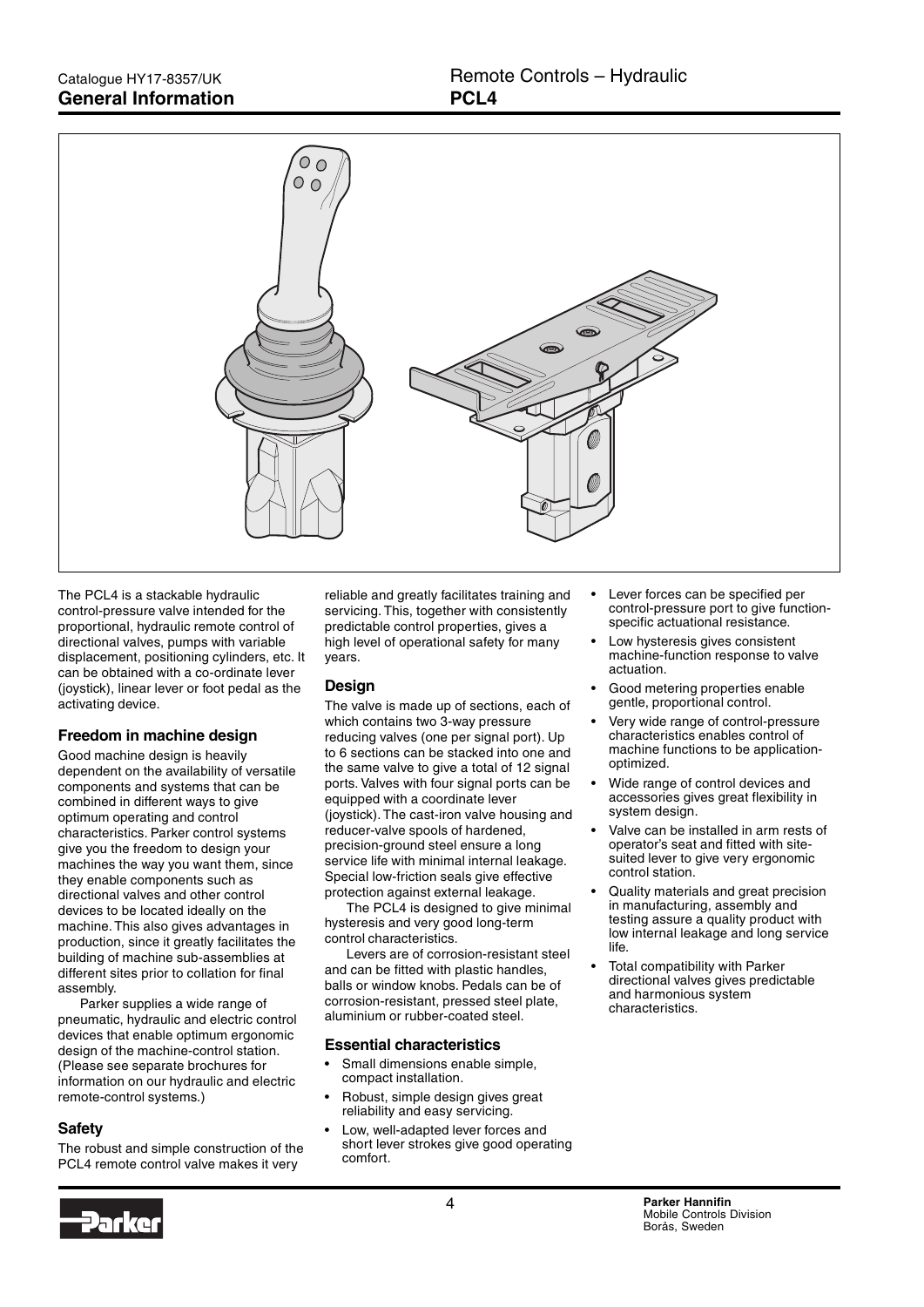<span id="page-4-0"></span>Catalogue HY17-8357/UK **Ordering Code**



See pages 8 - 11 for more information about the different options available.

#### **How to order your valve**

The best way to order your valve is to fill in one of our "Customer Specification Forms", in which you can specify all the optional functions you wish to be incorporated into your valve. However, if you need only a simple, basic valve, in which all control-pressure

ports have the same configuration, you may use an ordering code similar to the one shown above. Simply select the desired options from the tables above and enter the appropriate codes into the boxes in the ordering code above.

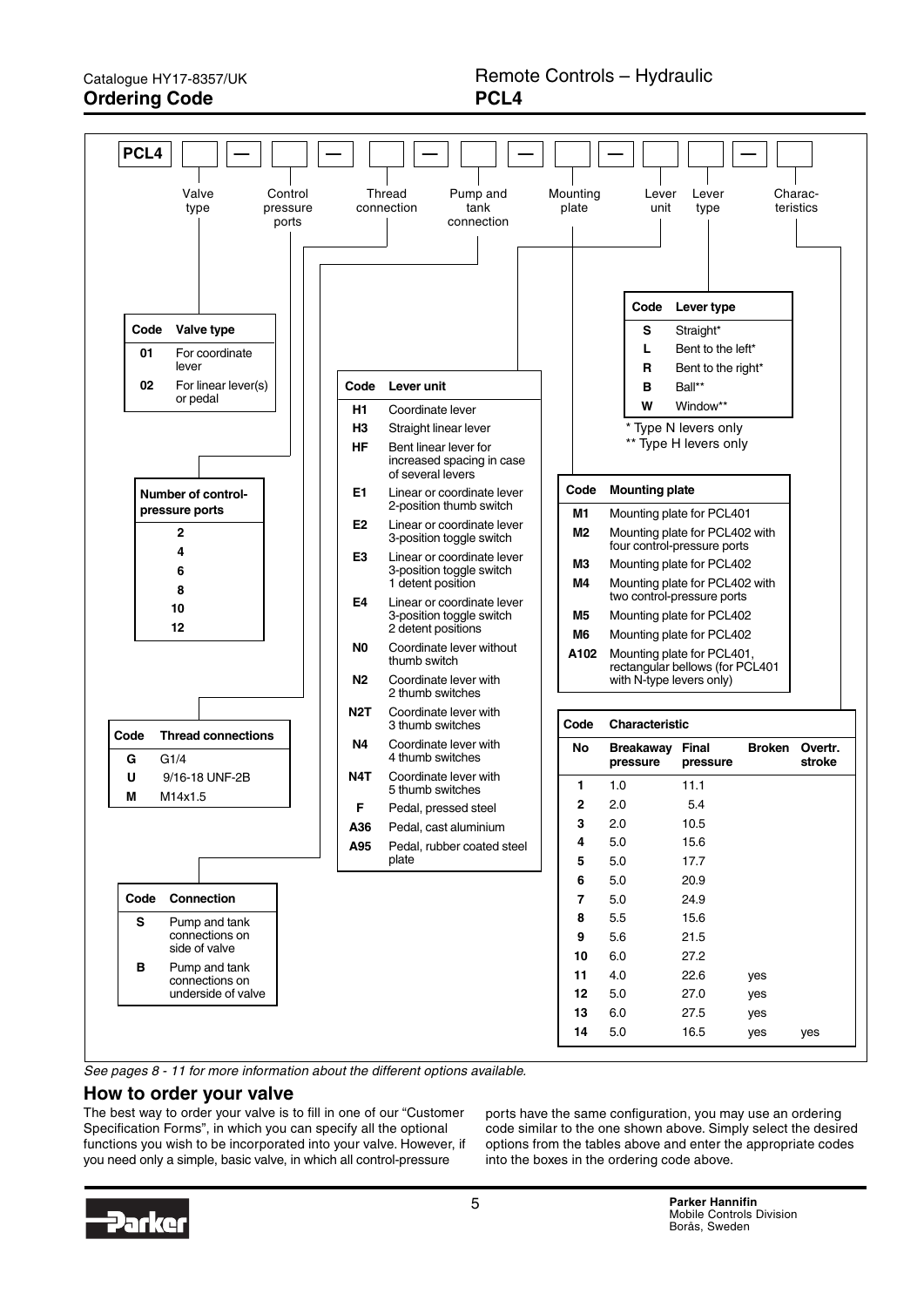<span id="page-5-0"></span>

#### **General**

The data given is applicable at an oil temperature of 50 °C (122 °F) and viscosity of 30 mm2/s (cSt) using mineral base oil according to DIN 51524.

#### **Pressures**

| Supply pressure (pump pressure)<br>Recommended supply pressure | max. 100 bar (1450 psi)<br>15 bar (218 psi)  |
|----------------------------------------------------------------|----------------------------------------------|
|                                                                | higher than max.<br>control pressure         |
| Control pressure                                               | max. 75 bar 1090 psi)                        |
| Breakaway pressure                                             | min. 1 bar, (14,5 psi)                       |
| Return-line pressure                                           | max. 16 bar (232 psi)<br>max. 3 bar (44 psi) |
|                                                                |                                              |
| <b>Flow rate</b>                                               |                                              |
| Control flow                                                   | max. $15$ $l/min$ (4 $USqpm$ )               |
| <b>Hysteresis</b>                                              |                                              |
| <b>Hysteresis</b>                                              | max. 0.5 bar (7,3 psi)                       |

#### **Hydraulic fluids**

Best performance is obtained using mineral-base oil of high quality and cleanness in the hydraulic system.

HLP hydraulic fluids (DIN 51524), automatic-gearbox oil type A and API CD engine oils can be used.

| Viscosity range | 10-380 mm <sup>2</sup> /s (cSt) |  |
|-----------------|---------------------------------|--|
|                 |                                 |  |

Performance efficency will be reduced if outside the ideal values. These extreme conditions must be evaluated by the user to establish suitability of the products performance.

#### **Filtration**

Filtration should be arranged so that the Target Contamination Class 18/16/13 according to ISO 4406 is not exceeded.

**Technical information in this catalogue is applicable at an oil viscosity of 30 mm2/s and temperature of 50 °C using nitrile rubber seals.**

#### **Temperature**

| Min. ambient temperature | $-40 °C$ (-40 $°F$ )    |
|--------------------------|-------------------------|
| Max. ambient temperature | +60 °C (140 °F)         |
| Min. oil temperature     | $-20 °C$ (-4 $°F$ )     |
| Max. oil temperature     | +70 °C (166 °F)         |
| Temperature change       | max. $100^{\circ}$ C/s. |
|                          | max. $212 °F/s$         |

Product operating limits are broadly within the above range, but satisfactory operation within the specification may not be accomplished. Leakage and response will be affected when used at temperature extremes and it is up to the user to determine acceptability at these levels.

#### **Leakage**

From pump connection to tank connection with the spool in max. 20 cm3/min neutral position and a supply  $(1.22 \text{ in}^3)$  per pressure of 40 bar (580 psi) control-pressure port



If the filtration demands are not met, the valve poppets can jam in the open position, with the result that the valve remains actuated. It is not possible to force back jammed poppets mechanically.

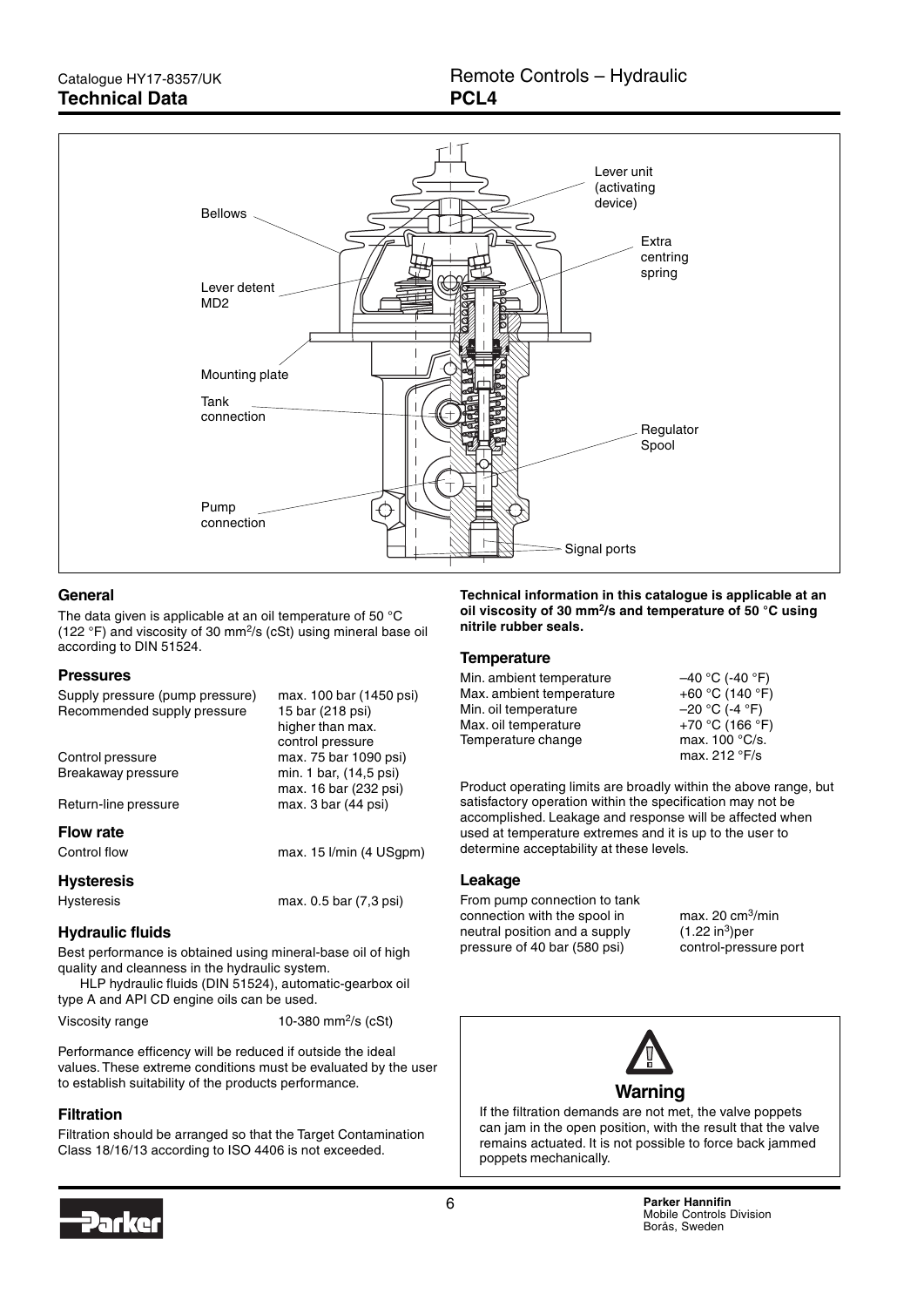#### <span id="page-6-0"></span>**Lever forces**

All lever forces stated are applicable at a control pressure of 15 bar (valve not fitted with an extra centring spring). Pedal forces are applicable when the C2 centring spring is used (see page 9).

| Normal force for linear lever, fully actuated | $1.2$ Nm |
|-----------------------------------------------|----------|
| Normal force for coordinate lever (joystick)  |          |
| one function fully actuated                   | $1.8$ Nm |
| two functions fully actuated                  | 2.4 Nm   |
| Normal force for pedal, fully actuated        | 5.7 Nm   |

#### **Electrical data**

#### **(applies to switch in E- and N-type levers)**

The data given below is what is needed to obtain the maximum service life. The values can be exceeded with retained function, but will result in a reduction in service life.

In the event of inductive loading, a protective diode must be fitted.

#### **Breaking capacity**

| DC, resistive loading       | 2A/24V |
|-----------------------------|--------|
| DC or AC, inductive loading | 1A/24V |

#### **Connections**

Three different types of connection thread are available: G1/4 for flat seal (type Tredo) according to ISO 228/1 (G version) 9/16-18 UNF-2B (for O-ring) according to SAE J1926/1 (U version) M14 x 1.5 (metric ISO thread) for flat seal (M version)

#### **Weight**

The weight of the unit varies with its configuration. A few examples are given below.

Valve with linear lever approx. 1.6 kg/section Valve with coordinate lever Valve with pedal  $(F)$ 

|                | approx. 1.6 kg/sectio |
|----------------|-----------------------|
| approx. 3.2 kg |                       |
| approx. 3.0 kg |                       |



Circuit diagram showing two-section PCL4 with two linear levers controlling one hydraulic directional valve containing two spool sections.



Circuit diagram showing two-section PCL4 with one coordinate lever (joystick) controlling one hydraulic directional valve containing two spool sections.

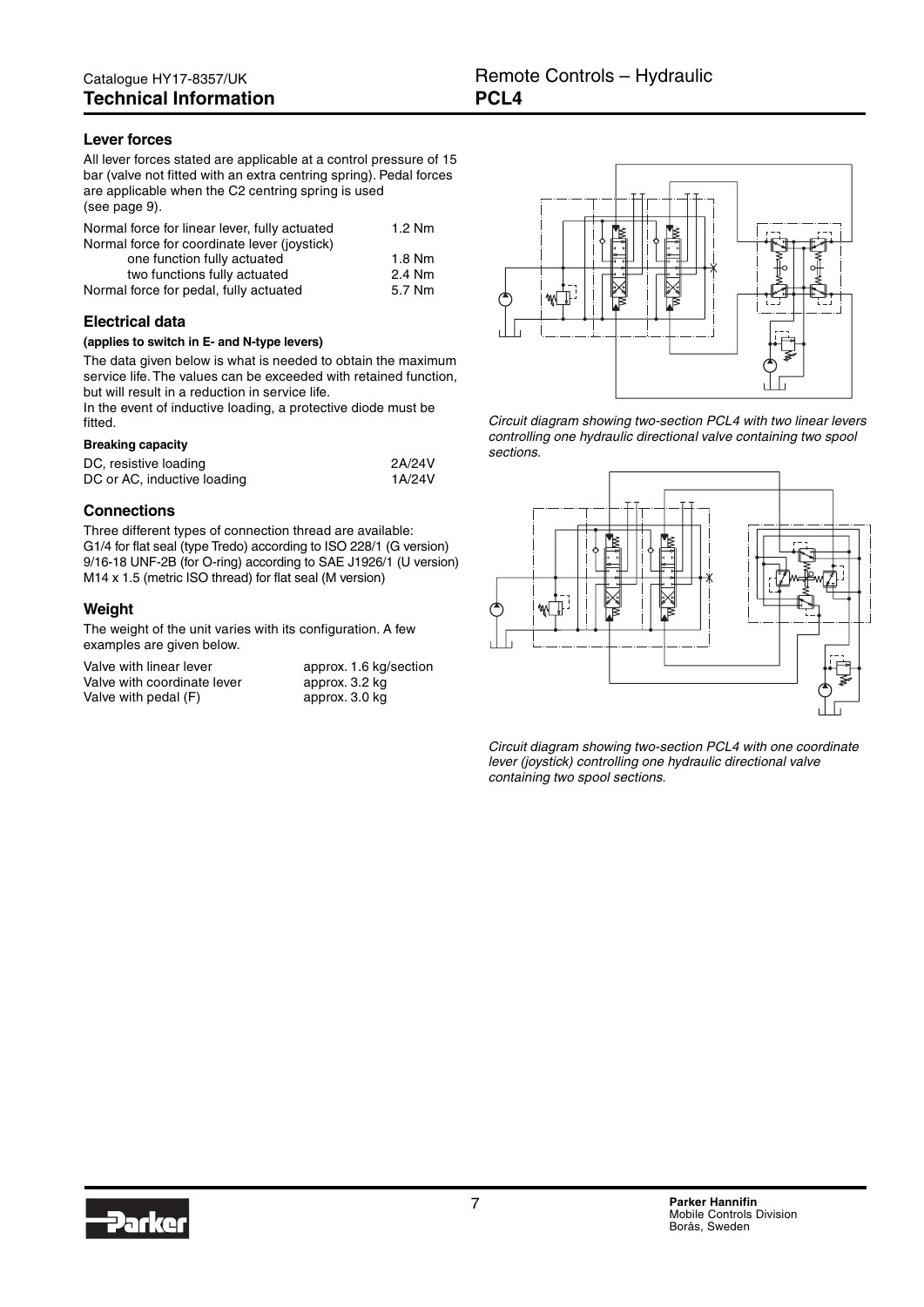#### <span id="page-7-0"></span>**Every valve is customized. The following options are used to configure a valve.**

#### **Valve type**

**PCL401** Valve with coordinate lever (joystick) **PCL402** Valve with linear lever(s) or pedal

#### **Control pressure ports**

**2-12** 4 in PCL401

2, 4, 6, 8, 10 or 12 in PCL402

#### **Connections**

- **G** Connections with G1/4 thread
- **U** Connections with 9/16-18 UNF-2B thread
- **M** Connections with M14 x 1.5 thread

#### **Location of connections**

All control-pressure ports are located on the underside of the valve. The pump and tank connections can be located on the underside or side of the valve. See dimensional drawings.

- **S** Pump and tank connections fitted on the side of the valve.
- **B** Pump and tank connections fitted on the underside of the valve.

#### **Control pressure**

Control pressure characteristics can be obtained in an almost infinite number of versions. They are classified into four different groups.

- Straight characteristic
- Straight characteristic with overtravel stroke
- Broken characteristic
- Broken characteristic with overtravel stroke

With the straight characteristic, the control pressure changes proportionally with the lever stroke. With the broken characteristic, the control pressure changes proportionally with the lever stroke up to a pre-determined breakpoint, after which the characteristic continues to change proportionally, but with a steeper characteristic. This is useful when there is a big difference between breakout pressure and final pressure and a need to fine-regulate the beginning of the stroke.

With the overtravel stroke, the control pressure becomes equal to the supply pressure. This is recommended primarily for directional valves that have a free flow gallery (CFO). The overtravel stroke serves to ensure full actuation regardless of any return-spring tolerances in the spool actuator of the directional valve.

To calculate a suitable control-pressure characteristic, the following information is needed:

#### Breakout pressure:

The pressure at which the valve just begins to open. Selectable between 1 and 16 bar.

#### Final pressure:

Max. control pressure (fully actuated activating device) or, in case of overtravel stroke, the pressure level obtained on reaching the overtravel stroke. Selectable between 5.5 and 75 bar.

#### Breakpoint:

The lever stroke and pressure at which the broken characteristic changes characteristic.

Overtravel stroke:

The part of the activating-device stroke that constitutes overtravel.

For assistance in calculating the most suitable control-pressure characteristic, please contact your nearest Parker representative.



Diagram shows an example of a straight characteristic. Control pressure in bar



Lever stroke in %

Diagram shows an example of a straight characteristic with overtravel stroke that gives full supply pressure. Control pressure in bar







Diagram shows an example of a broken characteristic. Control pressure in bar





Diagram shows an example of a broken characteristic with overtravel stroke that gives full supply pressure.

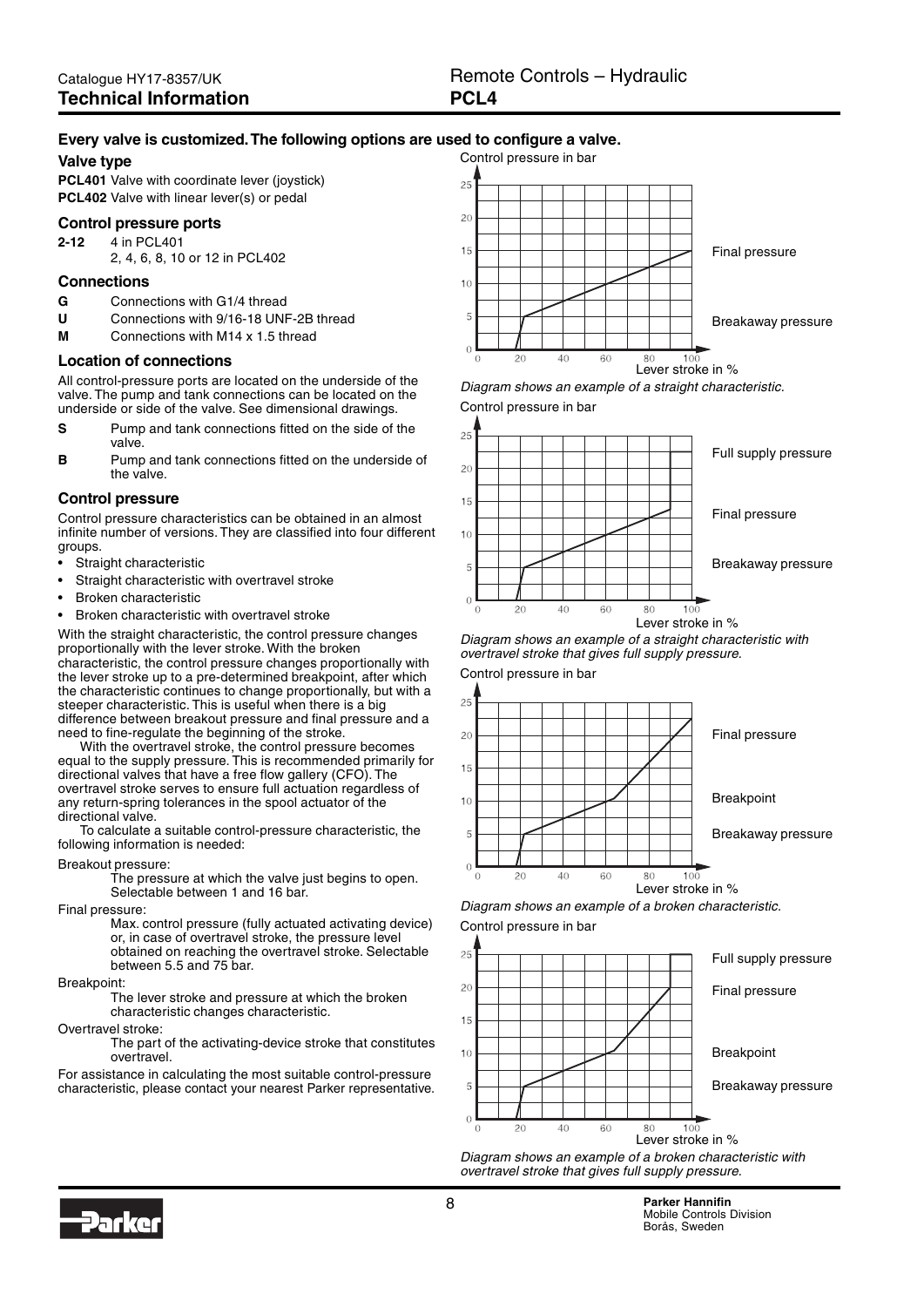#### <span id="page-8-0"></span>**Mounting plate**

A number of different mounting plates for fitting the valve to the machine are available (see dimensional drawings).

| M1 | Mounting plate for PCL401                                     |
|----|---------------------------------------------------------------|
| M2 | Mounting plate for PCL402 with four control pressure<br>ports |

- **M3** Mounting plate for PCL402
- **M3S** Same as M3 but in Stainless steel
- **M4** Mounting plate for PCL402 with two control pressure ports
- **M5** Mounting plate for PCL402
- **M6** Mounting plate for PCL402
- **A102** Mounting plate for PCL401, rectangular bellows (for PCL401 with type N levers only)



Thumb switch

Extra centring spring



#### **Extra centring springs**

Any control-pressure port can be fitted with an extra centring spring, which serves primarily to ensure centralization of the lever unit. (Heavier lever units need stronger centring springs.) Also, by fitting different springs at different ports, a coordinate lever (for instance) can be given different actuational resistances for different functions. A list of the different springs available is given in the table below, together with their respective force increases on the push rod. These force values should not be confused with the inherent lever forces, since the various activating devices have different ratios.

F1 is the force transmission on the activating device when the spool is in the neutral position.

F2 is the force transmission on a fully actuated activating device.

|                | F1    | F2    |
|----------------|-------|-------|
| C7             | 5 N   | 8 N   |
| C0             | 19 N  | 33 N  |
| C1             | 25 N  | 45 N  |
| C5             | 35 N  | 71 N  |
| C <sub>2</sub> | 49 N  | 71 N  |
| C3             | 51 N  | 92 N  |
| C4             | 65 N  | 169 N |
| C6             | 100 N | 214 N |
| C8             | 130 N | 243 N |
|                |       |       |





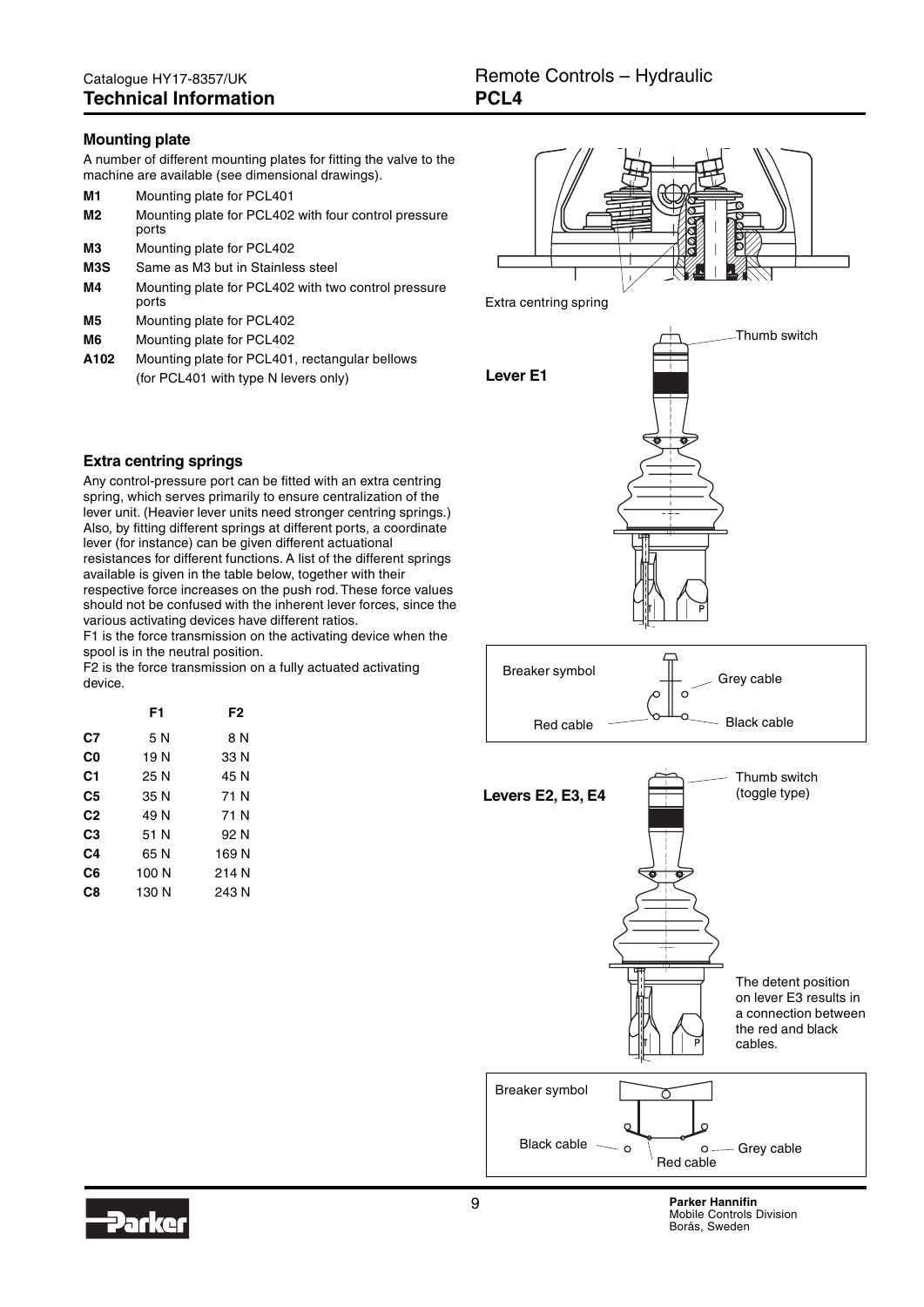#### <span id="page-9-0"></span>**Activating devices**

Several different types of activating device are available:

Straight lever with ball

Straight lever with window knob for insertion of functional

- symbol Straight lever with thicker plastic handle (can be equipped with different switches)
- Ergonomic multi-function lever that can be equipped with up to 5 thumb-switches
- Pedal

#### **See also dimensional drawings.**

| H1 | Coordinate lever (joystick) with ball or window knob |  |  |  |
|----|------------------------------------------------------|--|--|--|
|----|------------------------------------------------------|--|--|--|

- **H3** Straight linear lever with ball or window knob
- **H3S** Lever H3 in stainless steel
- **H4-H7** Bent linear lever with ball or window knob
- **E0** Linear or coordinate lever without thumb switch
- **E1** Linear or coordinate lever with 2-position thumb switch
- **E2** Linear or coordinate lever with 3-position, springcentred toggle switch
- **E3** Linear or coordinate lever with 3-position toggle switch with detent at one end position
- **E4** Linear or coordinate lever with 3-position toggle switch with detents at both end positions
- **N0** Coordinate lever without thumb switch
- **N2** Coordinate lever with 2 instantaneous switches (Nos. 1 and 2)
- **N2T** Coordinate lever with 3 instantaneous switches (Nos. 1, 2 and 5)
- **N4** Coordinate lever with 4 instantaneous switches (Nos. 1-4)
- **N4T** Coordinate lever with 5 instantaneous switches (Nos. 1-5)
- **F** Pedal of pressed steel plate
- **A36** Pedal of cast aluminium
- **A95** Pedal of rubber coated steel









Right-hand version of lever, i.e. intended for mounting in righthand arm rest.

### **Lever N4T** Push buttons

left-hand version

 $1\sim$   $\sim$   $\frac{1}{2}$ 3  $(9) + 4 = 5$ 

Left-hand version of lever, i.e. intended for mounting in left-hand arm rest.



10 **Parker Hannifin** Mobile Controls Division Borås, Sweden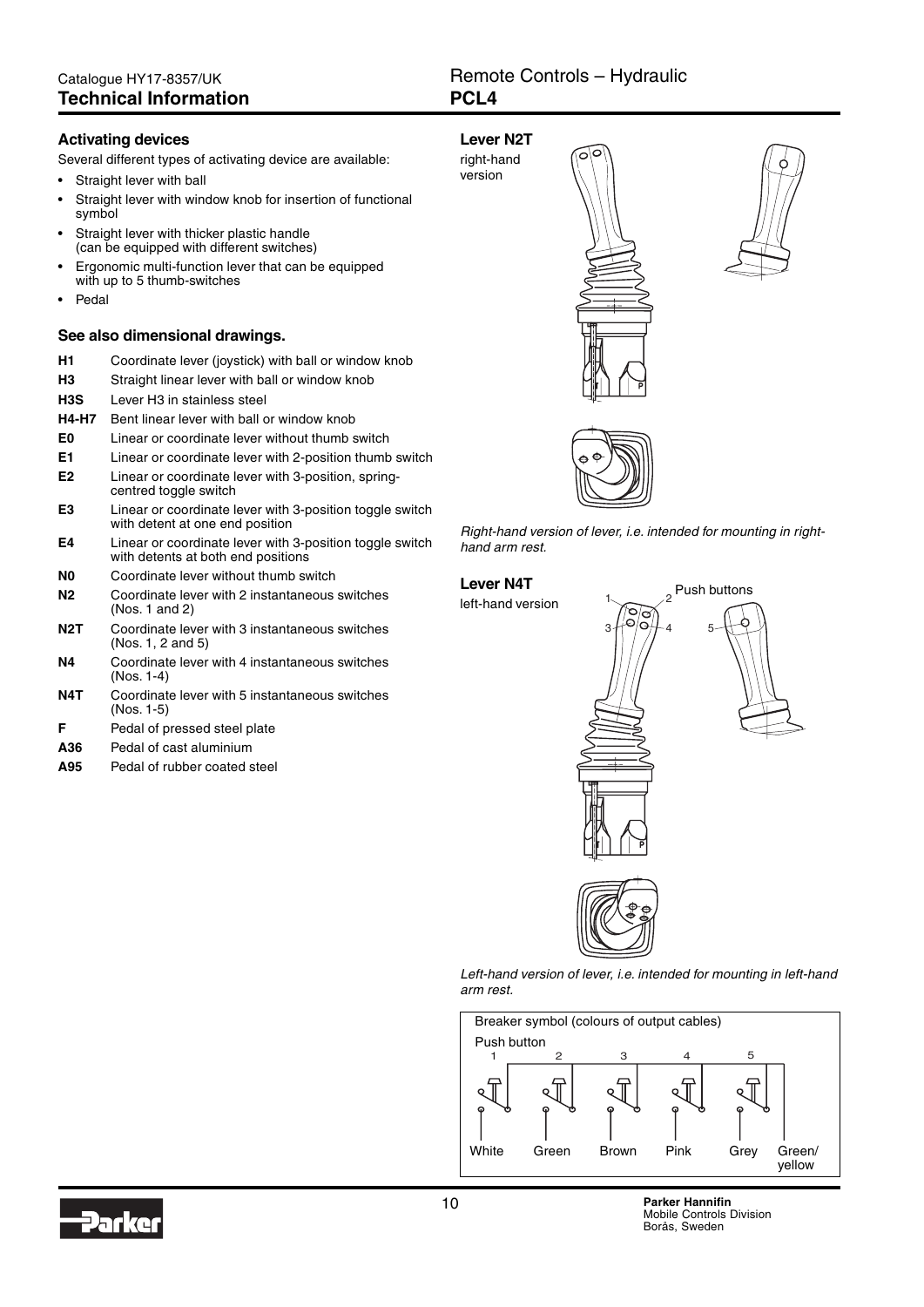#### <span id="page-10-0"></span>**Lever detents for PCL402**

Linear levers can be equipped with a detent that locks the lever in the fully actuated position (for one or both control-pressure ports).

- **MD2** Mechanical end-position detent. Released by pulling the lever out of its detented position. It can be used with signal pressures of up to 30 bar inclusive. See figure on page 6.
- **ED2** Electric end-position detent. A solenoid locks the lever in its fully actuated position. By means of a force index, a greater resistance to lever actuation is felt by the operator just before the lever enters the detented position, i.e. after approx. 75% of the lever stroke. The lever is released from the detented position by breaking the current to the solenoid. In emergencies, the lever can be pulled out of the detented position manually. Since sections equipped with the ED2 do not have protective bellows, it is important that they are installed in the machine in such a way as to prevent the ingress of dirt (which would impair the function of the valve).

At a signal pressure of 35 bar, the holding force is min. 19 N.

Electrical data:

**Friction brake for PCL402**

one section.

See dimensional drawing.

Movement is braked so that the lever remains in any position in which it is put. The centre position is indexmarked for reliable positioning into neutral. Due to the size of friction brake, a 35 mm spacer block is fitted between the sections in valves containing more than





Index that indicates when lever is in



S2 - friction brake with centre-position indication.



Signal obtained in port S on activation of valve.



Solenoid voltage: 24 VDC max. 3.2 W 100% ED ED2 - electric end-position detent.

**S2** Friction brake with centre-position indication.

**Shuttle valve for signal on activation of valve A42** PCL402 with 2 control-pressure ports, and with the

signal as soon as the valve is activated.

pump and tank connections on the underside of the valve, can be equipped with a shuttle valve that emits a

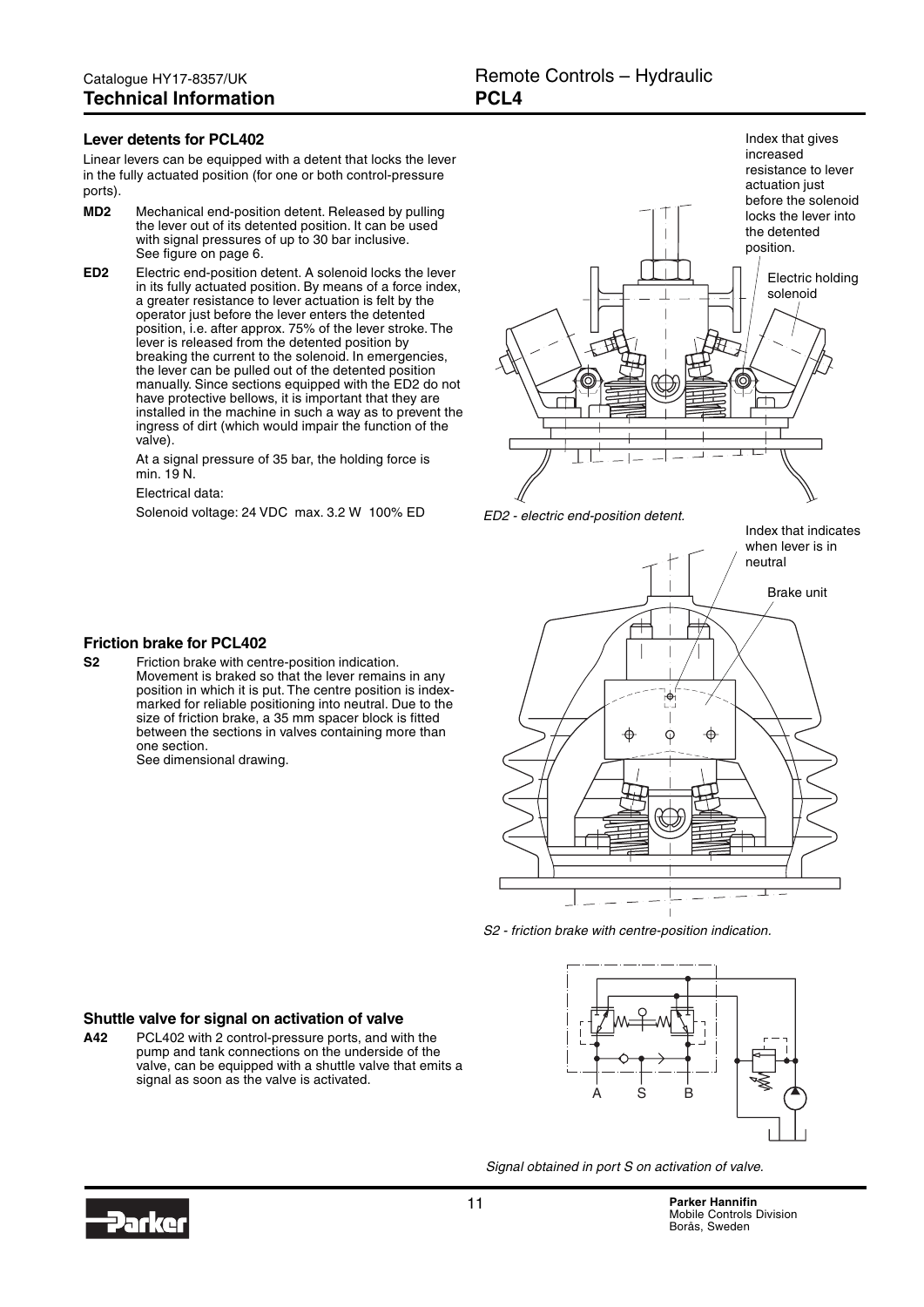### <span id="page-11-0"></span>Catalogue HY17-8357/UK **Dimensional Drawings**

#### **PCL401 levers**



a) Applies to max. actuation of one function b) Applies to max. actuation of two functions



**Lever N0 - N4T** Straight version



(inch)

**Lever E0 - E4 Lever H1 with ball**

c) 210 with window knob d) Ø27 with window knob



**Lever N0 - N4T** Right-hand version and A102 mounting plate

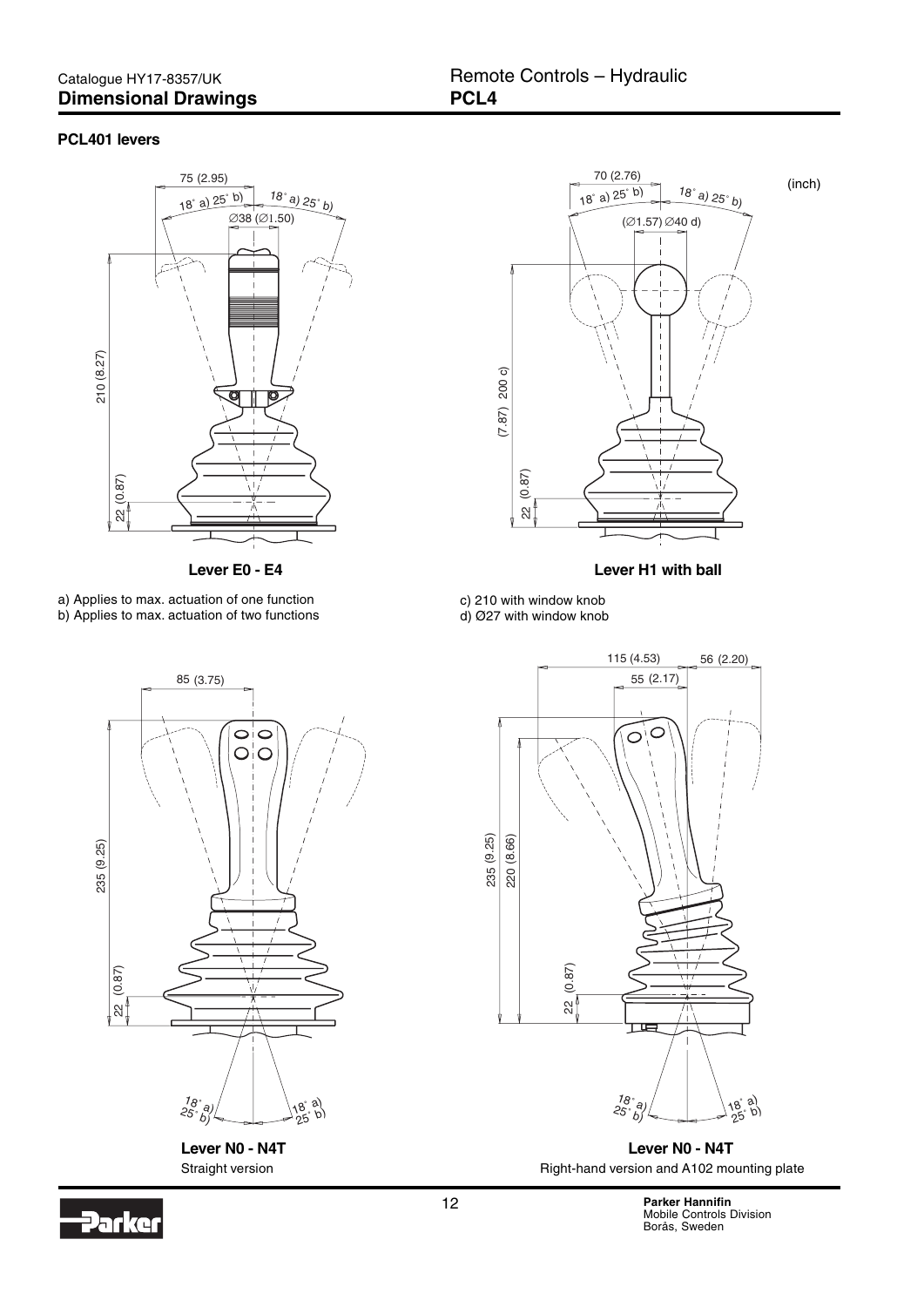#### **PCL401 valve housing**

PCL401 with all connections in the underside of the valve and with A102 mounting plate.

PCL401 with tank and pump connections on the side of the valve and with M1 mounting plate.

(inch)







Jarko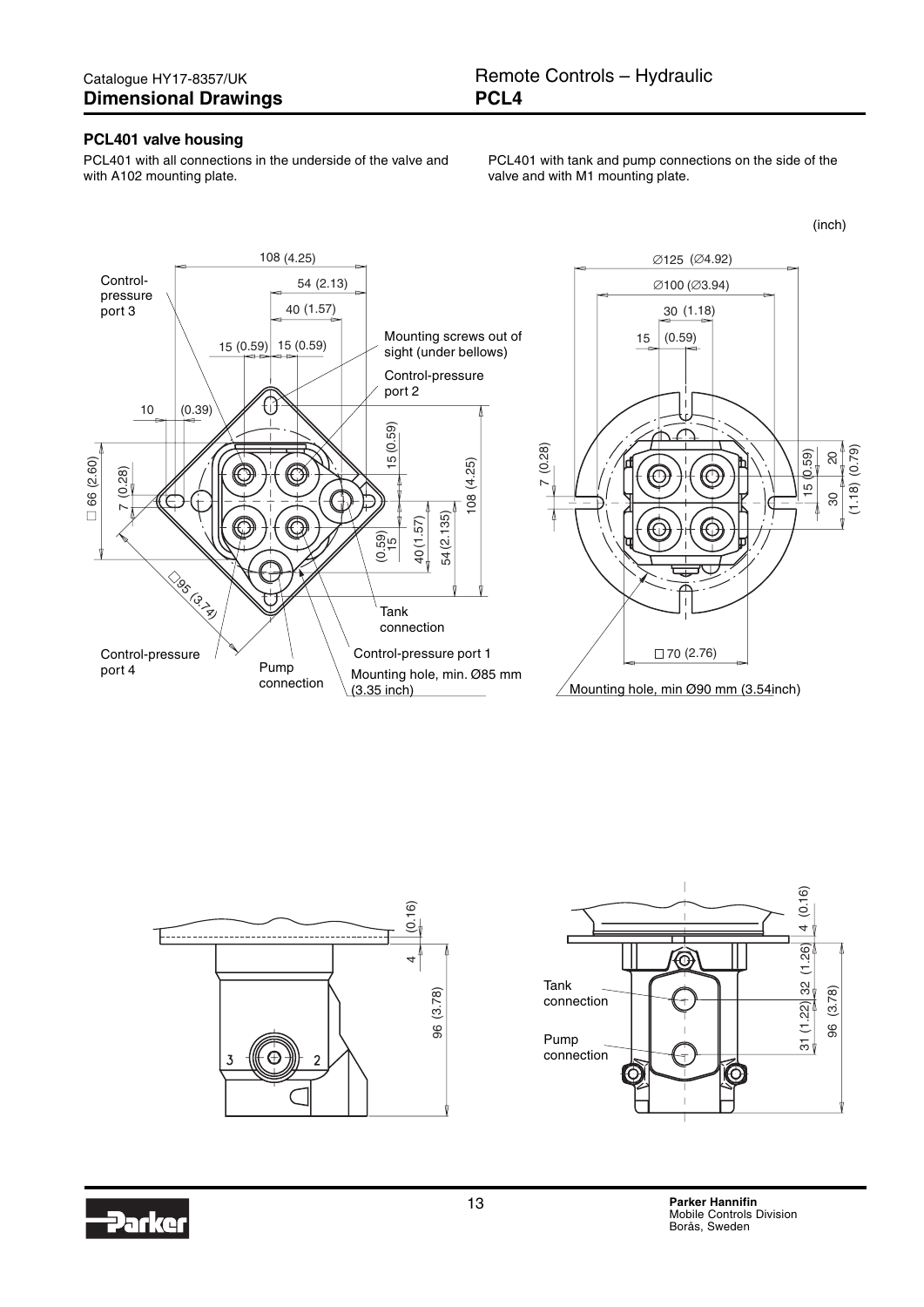#### **PCL402 Levers with ball**



**PCL402 with S2 friction brake on two sections PCL402 with H3 lever and window knob**





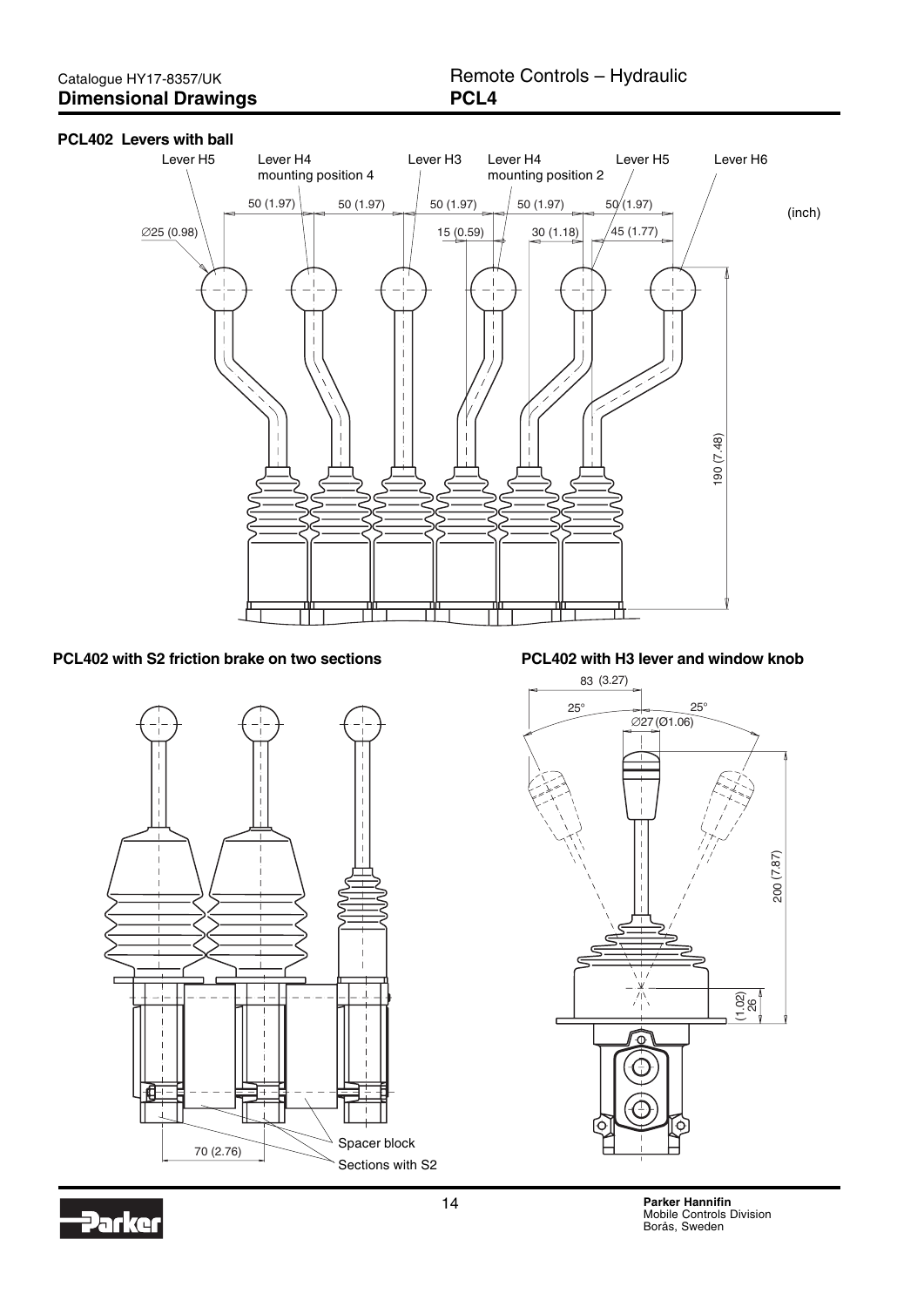#### **PCL402 Housing and mounting plates**



Parker

15 **Parker Hannifin** Mobile Controls Division Borås, Sweden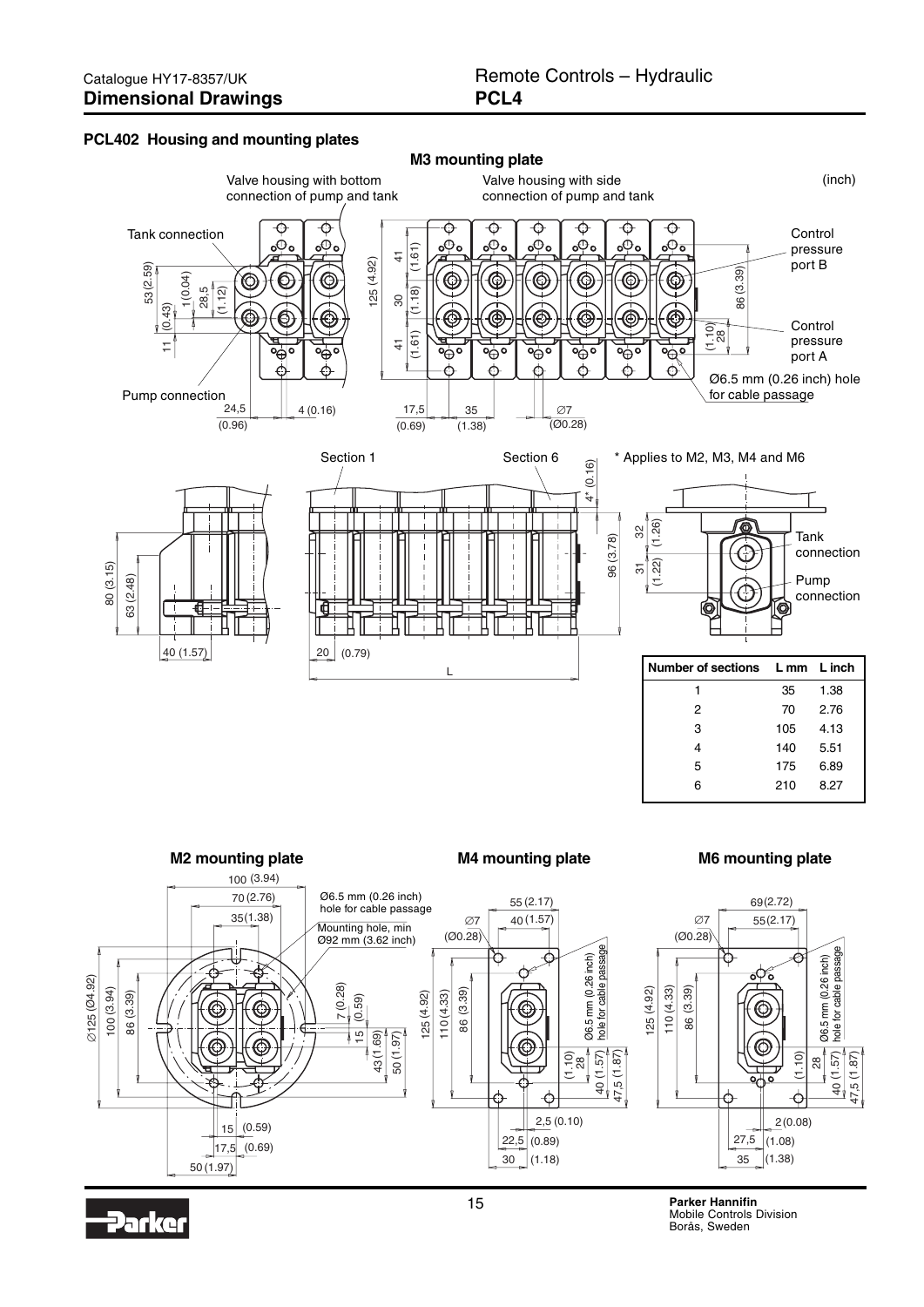#### Catalogue HY17-8357/UK **Dimensional Drawings**

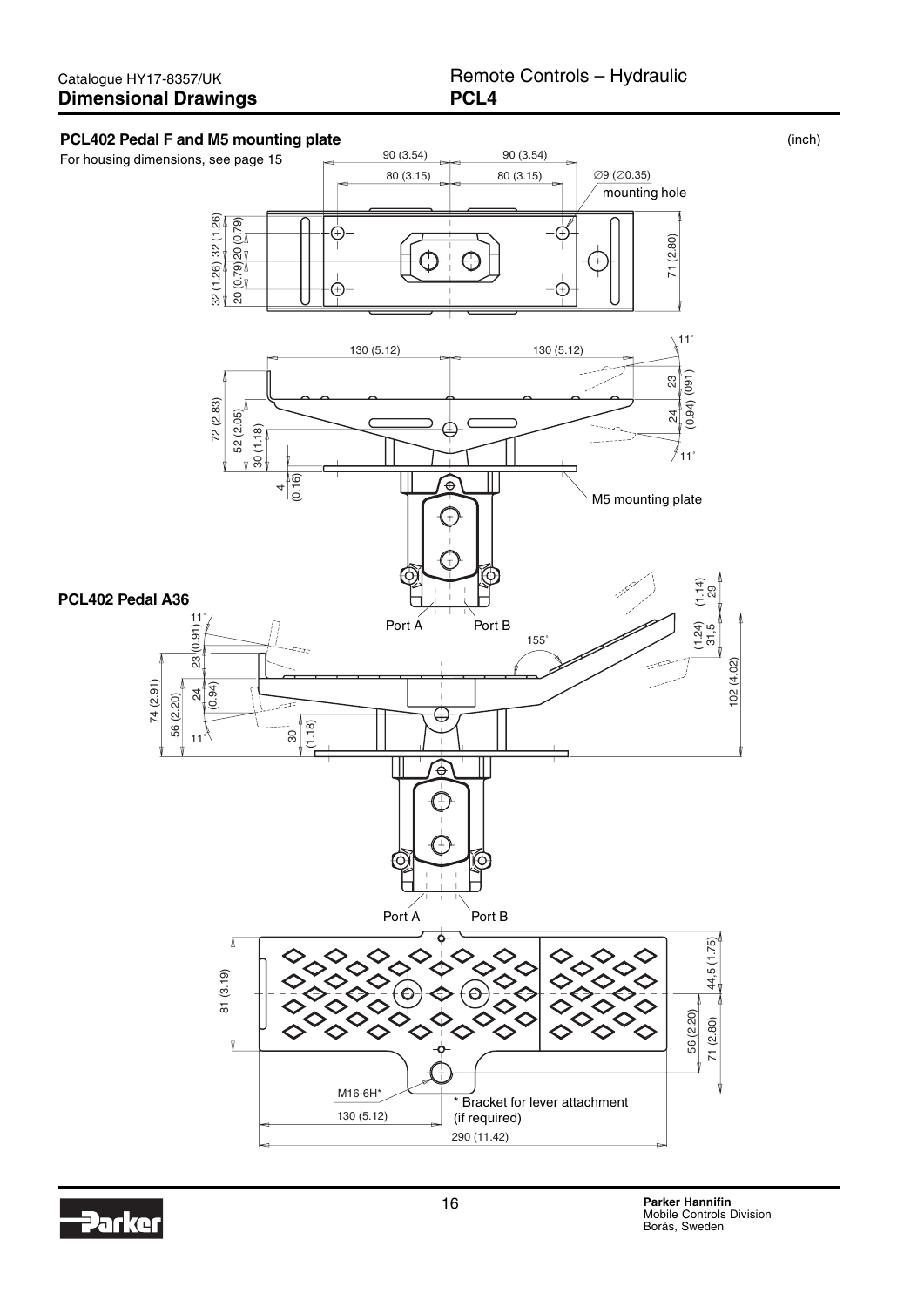#### **PCL402 Pedal A95**

For housing dimensions, see page 15



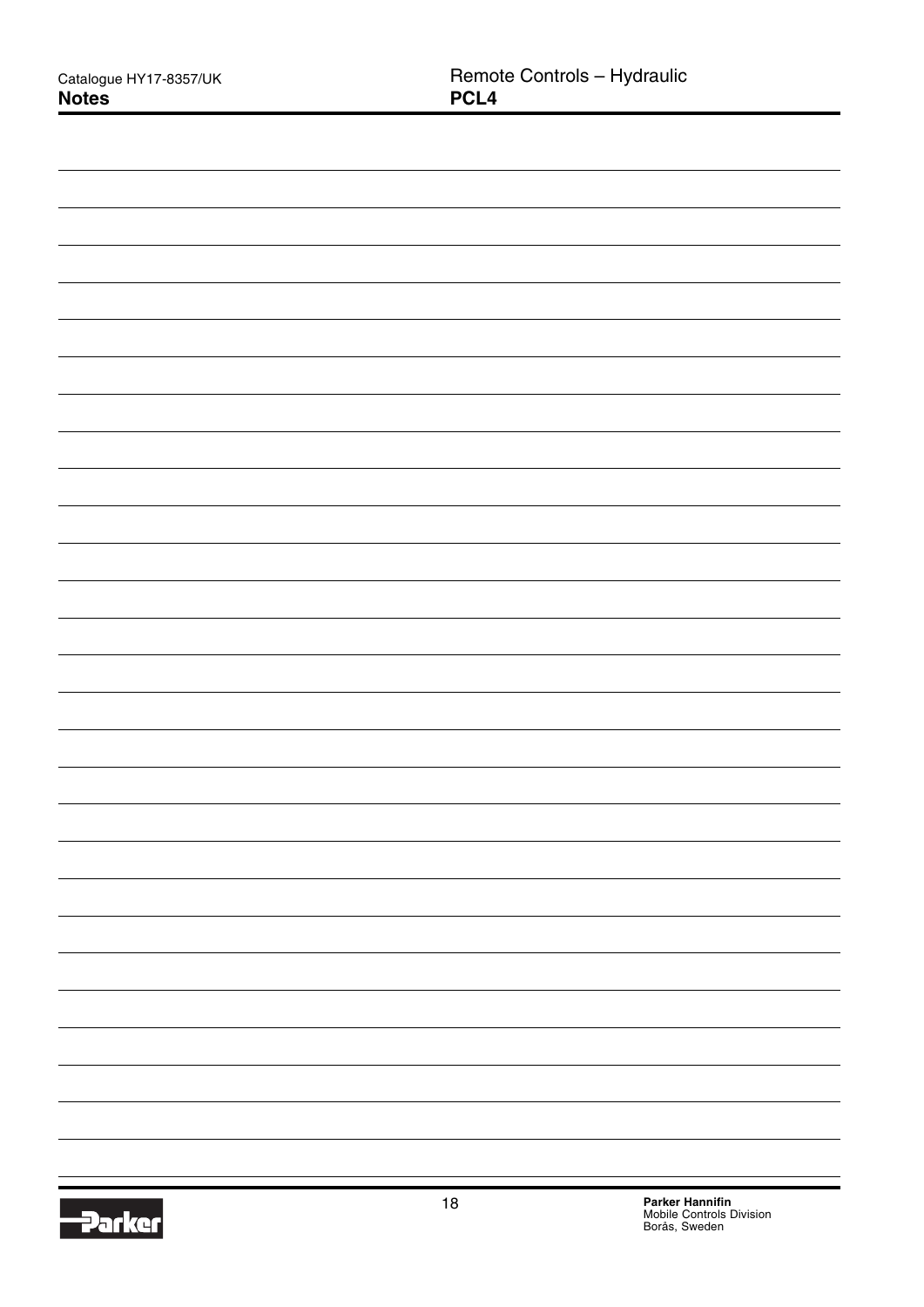

#### **FAILURE OR IMPROPER SELECTION OR IMPROPER USE OF THE PRODUCTS AND/OR SYSTEMS DESCRIBED HEREIN OR RELATED ITEMS CAN CAUSE DEATH, PERSONAL INJURY AND PROPERTY DAMAGE.**

This document and other information from Parker Hannifin Corporation, its subsidiaries and authorized distributors provide product and/or system options for further investigation by users having technical expertise. It is important that you analyze all aspects of your application, including consequences of any failure, and review the information concerning the product or system in the current product catalogue. Due to the variety of operating conditions and applications for these products or systems, the user, through its own analysis and testing, is solely responsible for making the final selection of the products and systems and assuring that all performance, safety and warning requirements of the application are met.

The products described herein, including without limitation, product features, specifications, designs, availability and pricing, are subject to change by Parker Hannifin Corporation and its subsidiaries at any time without notice.



Please contact your Parker representation for a detailed "Offer of Sale".